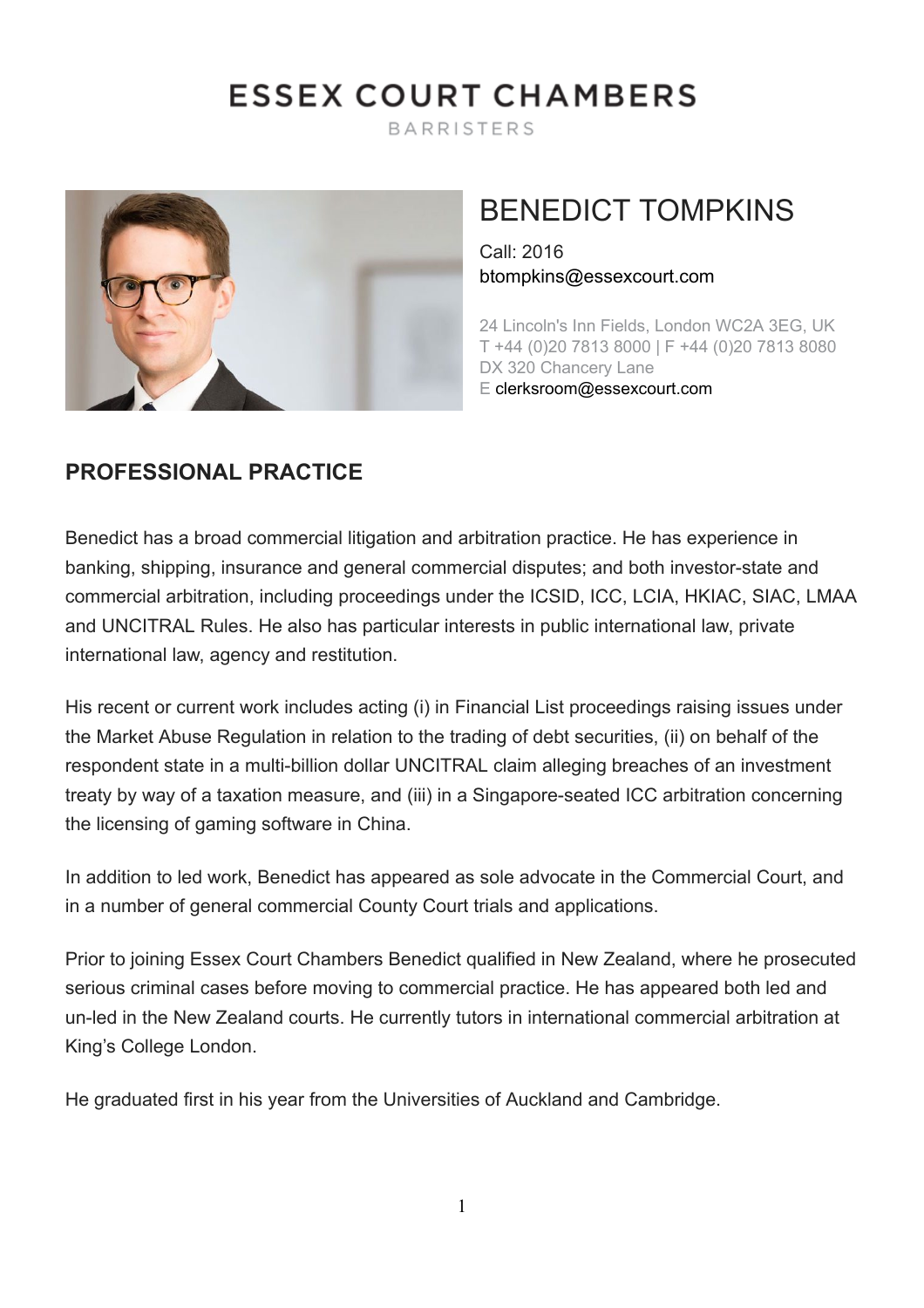# **AREAS OF EXPERTISE**

- **EXECUTE:** Arbitration & related court applications
- Banking & financial services
- Civil fraud & asset tracing
- Commercial chancery disputes
- Commercial dispute resolution
- Conflict of laws & private international law Public international law
- Energy & natural resources
- **Injunctions**
- **Insurance & reinsurance**
- **International commercial arbitration**
- **Investment treaty disputes**
- Media, art, entertainment
- **Mediation**
- **Professional negligence**
- 
- Revenue law (including VAT, IPT, duties & excise)
- Shipping & admiralty
- **Unjust enrichment & restitution claims**

# **ARBITRATION & RELATED COURT APPLICATIONS**

Appointed as sole arbitrator in an international contractual / insurance dispute (ICC)

Appearing as junior counsel for a respondent state in a multi-billion dollar claim alleging breaches of an investment treaty by way of a taxation measure (UNCITRAL)

Appearing as junior counsel for a Middle Eastern investor in an arbitration under the OIC Agreement (UNCITRAL)

Appearing as junior counsel in an ICC arbitration concerning the licensing of gaming software in China (and advising on related SIAC proceedings)

Instructed on behalf of the respondent State in a substantial (USD 1.5 billion) BIT claim brought by an investor in the uranium mining sector (UNCITRAL)

Appeared as junior and sole counsel for the applicant in a successful application for a freezing injunction under s 44 of the Arbitration Act 1996, in support of an LMAA arbitration (Commercial Court)

Advised prospective claimants in relation to a BIT claim arising out of the expropriation of a copper concession (ICSID / UNCITRAL)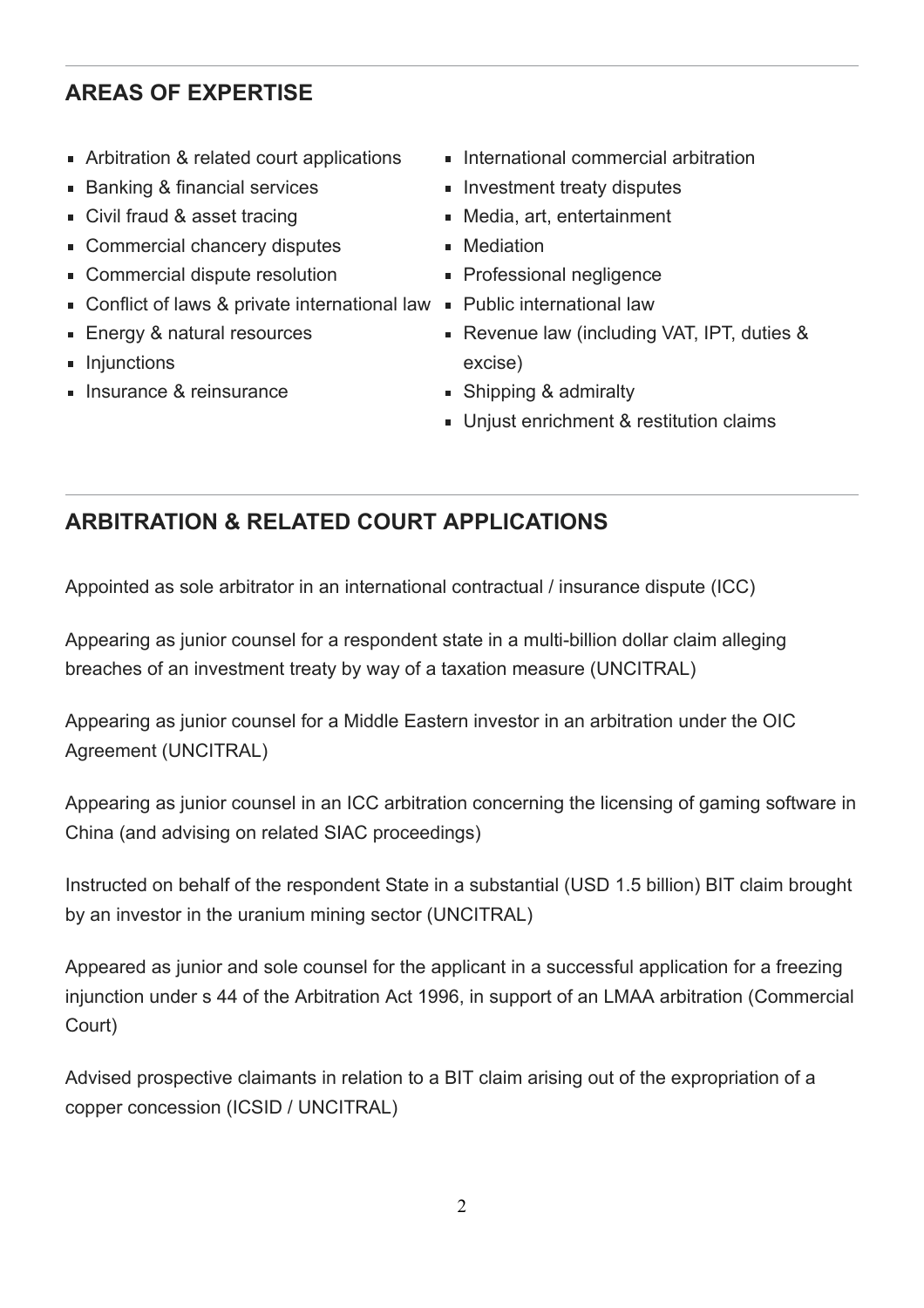Acted as junior counsel for the respondent in a HKIAC arbitration in the pharmaceuticals / life sciences sector

Acted as junior counsel for the claimant in an arbitration arising out of the marketing of luxury motor yachts (LCIA)

#### **BANKING & FINANCIAL SERVICES**

Acting in Financial List proceedings raising issues under the Market Abuse Regulation in relation to the trading of debt securities

# **COMMERCIAL DISPUTE RESOLUTION**

Instructed as sole counsel for the claimant in proceedings in the Circuit Commercial Court (previously the Mercantile Court) arising out of an investment scheme in the shipping sector

Instructed as sole counsel for the defendant, a listed transport operator, in a High Court claim for unpaid commercial invoices

Appeared as sole counsel in a number of County Court trials and application. Examples include acting for the successful defendant in a claim by a firm of City Solicitors for unpaid fees and acting for a web hosting company in a claim brought by a former client

# **CONFLICT OF LAWS & PRIVATE INTERNATIONAL LAW**

Acted as junior counsel for the claimant in an urgent application for interim prohibitive and mandatory injunctive relief relating to the misuse of confidential information in the nuclear sector, which involved complex questions of jurisdiction in respect of interim relief under the Judgments Regulation (Queen's Bench Division)

Advised the claimant party in a civil fraud dispute on jurisdiction in respect of anti-suit injunctions against Cypriot and Russian parties in support of London arbitration agreements

## **INJUNCTIONS**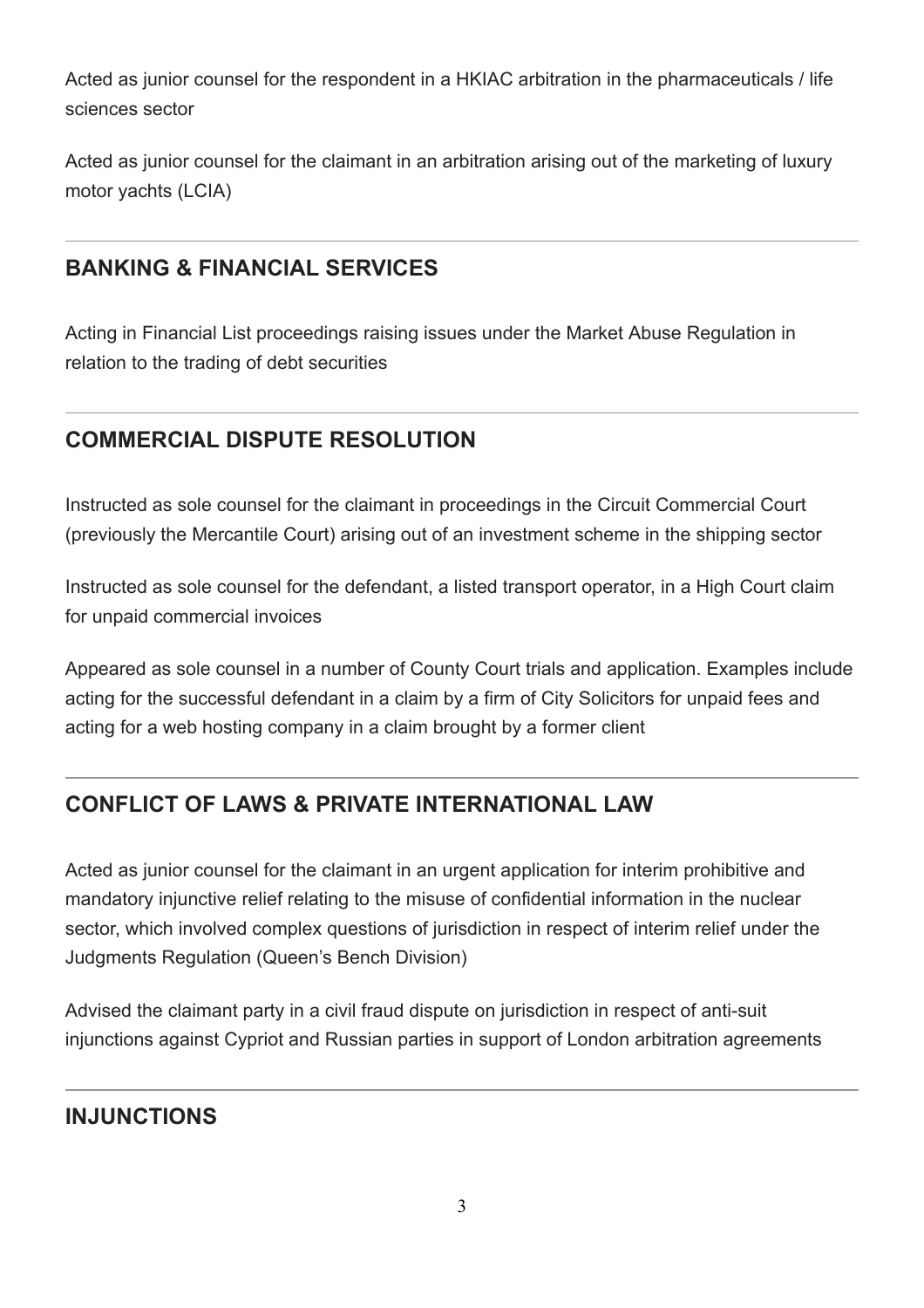Appeared as junior and sole counsel for the applicant in a successful application for a freezing injunction under s 44 of the Arbitration Act 1996, in support of an LMAA arbitration (Commercial Court)

Acted as junior counsel for the claimant in an urgent application for interim prohibitive and mandatory injunctive relief relating to the misuse of confidential information in the nuclear sector, which involved complex questions of jurisdiction in respect of interim relief under the Judgments Regulation (Queen's Bench Division)

Appeared as sole counsel for the claimant in a successful application for an urgent interim mandatory injunction requiring access to a commercial office premises (Central London County Court)

Advised the claimant party in a civil fraud dispute on jurisdiction in respect of anti-suit injunctions against Cypriot and Russian parties in support of London arbitration agreements

## **INTERNATIONAL COMMERCIAL ARBITRATION**

Appearing as junior counsel in an ICC arbitration concerning the licensing of gaming software in China (and advising on related SIAC proceedings)

Acted as junior counsel for the respondent in a HKIAC arbitration in the pharmaceuticals / life sciences sector

Acted as junior counsel for the claimant in an arbitration arising out of the marketing of luxury motor yachts (LCIA)

## **INVESTMENT TREATY DISPUTES**

Appearing as junior counsel for a respondent state in a multi-billion dollar claim alleging breaches of an investment treaty by way of a taxation measure (UNCITRAL)

Appearing as junior counsel for a Middle Eastern investor in an arbitration under the OIC Agreement (UNCITRAL)

Instructed on behalf of the respondent State in a substantial (USD 1.5 billion) BIT claim brought by an investor in the uranium mining sector (UNCITRAL)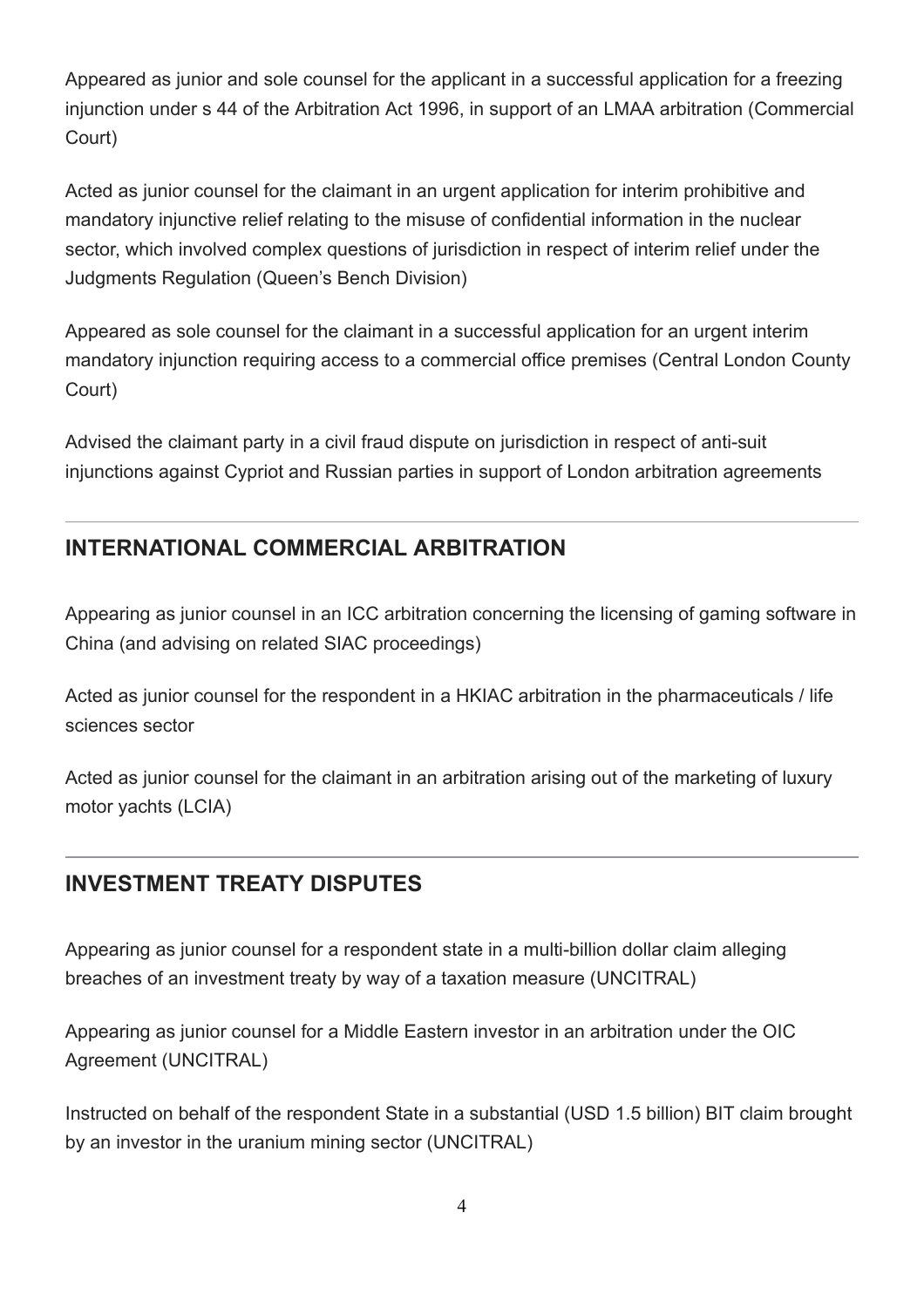Advised prospective claimants in relation to a BIT claim arising out of the expropriation of a copper concession (ICSID / UNCITRAL)

#### **MEDIA, ART, ENTERTAINMENT**

Instructed on behalf of the defendant in a claim relating to the sale of an allegedly forged Old Masters painting (Commercial Court)

# **REVENUE LAW (INCLUDING VAT, IPT, DUTIES & EXCISE)**

Advised a bank in relation to an appeal involving complex issues arising out of the dissolution of VAT Groups (Court of Appeal)

#### **SHIPPING & ADMIRALTY**

Instructed as sole counsel on a number of dry shipping matters, both in court and arbitration

Appeared as junior and sole counsel for the applicant in a successful application for a freezing injunction under s 44 of the Arbitration Act 1996, in support of an LMAA arbitration (Commercial Court)

#### **CAREER**

- **2017**: Tenancy at Essex Court Chambers, following successful completion of pupillage
- **2016**: Call (Lincoln's Inn)
- **2013–2015**: Associate, Gilbert Walker, Auckland, New Zealand
- **2012–2013**: Crown Prosecutor, Wellington, New Zealand
- **2012**: Admitted as a Barrister and Solicitor of the High Court of New Zealand
- **2010–2011**: Law clerk to Sir David A.R. Williams QC